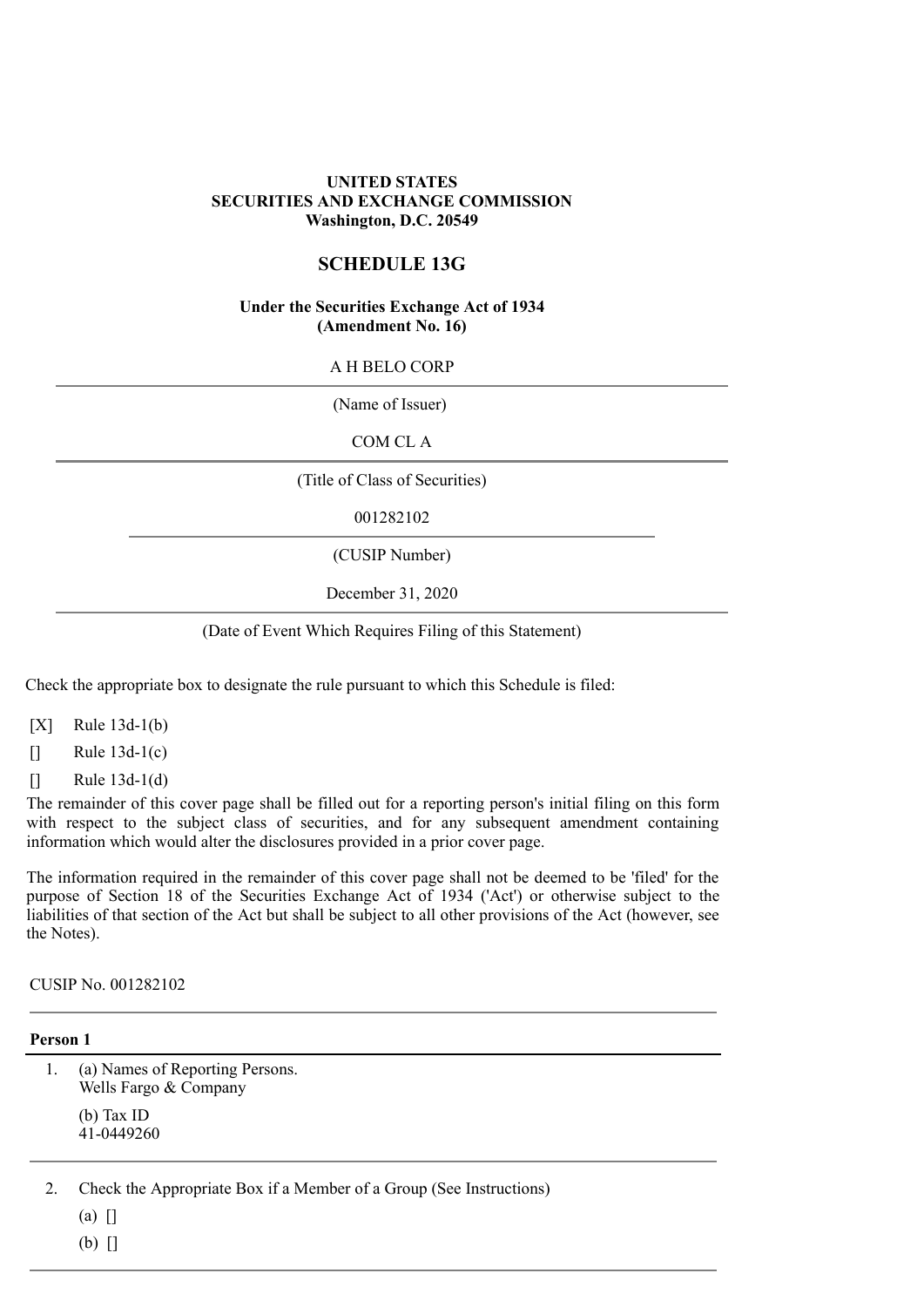3. SEC Use Only . . . . . . . . . . . . . . . . . . . . . . . . . . . . . . . . . . . . . . . . . . . .

### 4. Citizenship or Place of Organization Delaware

#### 5. Sole Voting Power 17,209

### Number of Shares Beneficially Owned by Each Reporting Person With

6. Shared Voting Power 431,208

7. Sole Dispositive Power 17,209

8. Shared Dispositive Power 2,592,505

# 9. Aggregate Amount Beneficially Owned by Each Reporting Person 2,609,714

10. Check if the Aggregate Amount in Row (9) Excludes Certain Shares (See Instructions)

11. Percent of Class Represented by Amount in Row (9) 12.19 %

12. Type of Reporting Person (See Instructions)

#### HC

#### **Item 1.**

- (a) Name of Issuer A H BELO CORP
- (b) Address of Issuer's Principal Executive Offices 1954 COMMERCE STREET, Dallas, TX 75201

#### **Item 2.**

- (a) Name of Person Filing Wells Fargo & Company
- (b) Address of Principal Business Office or, if none, Residence 420 Montgomery Street, San Francisco, CA 94163
- (c) Citizenship Delaware
- (d) Title of Class of Securities COM CL A
- (e) CUSIP Number 001282102

## **Item 3. If this statement is filed pursuant to 240.13d-1(b) or 240.13d-2(b) or (c), check whether the person filing is a:**

- (a) [ ] Broker or dealer registered under section 15 of the Act (15 U.S.C. 78c)
- (b)  $\Box$  Bank as defined in section 3(a)(6) of the Act (15 U.S.C. 78c).
- (c) [] Insurance company as defined in section  $3(a)(19)$  of the Act (15 U.S.C. 78c).
- (d) [ ] Investment company registered under section 8 of the Investment Company Act of 1940 (15 U.S.C 80a-8).
- (e)  $\lceil \cdot \rceil$  An investment adviser in accordance with 240.13d-1(b)(1)(ii)(E);
- (f)  $\lceil \cdot \rceil$  An employee benefit plan or endowment fund in accordance with 240.13d-1(b)(1)(ii)(F);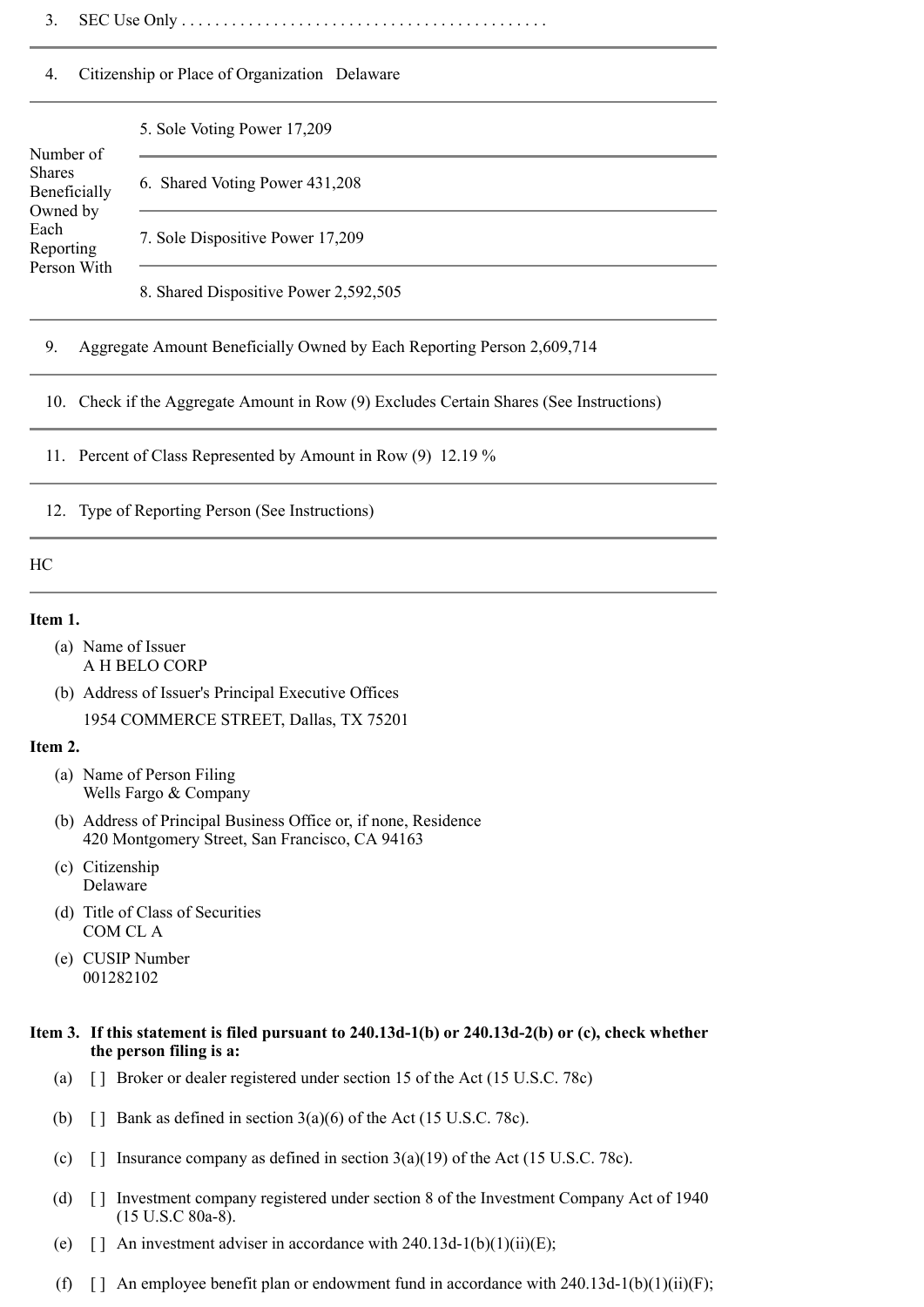- (g)  $[X \, A$  parent holding company or control person in accordance with 240.13d-1(b)(1)(ii)(G); ]
- (h) [ ] A savings associations as defined in Section 3(b) of the Federal Deposit Insurance Act (12 U.S.C. 1813);
- (i) [ ] A church plan that is excluded from the definition of an investment company under section 3(c)(14) of the Investment Company Act of 1940 (15 U.S.C. 80a-3);
- (j)  $\left[ \right]$  A non-U.S. institution in accordance with 240.13d-1(b)(1)(ii)(J);
- (k)  $\lceil \cdot \rceil$  Group, in accordance with 240.13d-1(b)(1)(ii)(K).

If filing as a non-U.S. institution in accordance with  $240.13d-1(b)(1)(ii)(J)$ , please specify the type of institution:

# **Item 4. Ownership.**

Provide the following information regarding the aggregate number and percentage of the class of securities of the issuer identified in Item 1.

- (a) Amount beneficially owned: 2,609,714
- (b) Percent of class: 12.19%
- (c) Number of shares as to which the person has:
	- (i) Sole power to vote or to direct the vote 17,209
	- (ii) Shared power to vote or to direct the vote 431,208
	- (iii) Sole power to dispose or to direct the disposition of 17,209
	- (iv) Shared power to dispose or to direct the disposition of 2,592,505

# **Person 2**

| 1.                                                                            |                                                                                             | (a) Names of Reporting Persons.<br>Wells Capital Management Incorporated |  |  |  |  |
|-------------------------------------------------------------------------------|---------------------------------------------------------------------------------------------|--------------------------------------------------------------------------|--|--|--|--|
|                                                                               | (b) Tax ID<br>95-3692822                                                                    |                                                                          |  |  |  |  |
| $\overline{2}$ .                                                              | Check the Appropriate Box if a Member of a Group (See Instructions)<br>$(a)$ []<br>$(b)$ [] |                                                                          |  |  |  |  |
| 3.                                                                            |                                                                                             |                                                                          |  |  |  |  |
| 4.                                                                            | Citizenship or Place of Organization California                                             |                                                                          |  |  |  |  |
| Number of                                                                     |                                                                                             | 5. Sole Voting Power 0                                                   |  |  |  |  |
| <b>Shares</b><br>Beneficially<br>Owned by<br>Each<br>Reporting<br>Person With |                                                                                             | 6. Shared Voting Power 2,460,006                                         |  |  |  |  |
|                                                                               |                                                                                             | 7. Sole Dispositive Power 0                                              |  |  |  |  |
|                                                                               |                                                                                             | 8. Shared Dispositive Power 2,588,286                                    |  |  |  |  |

9. Aggregate Amount Beneficially Owned by Each Reporting Person 2,588,286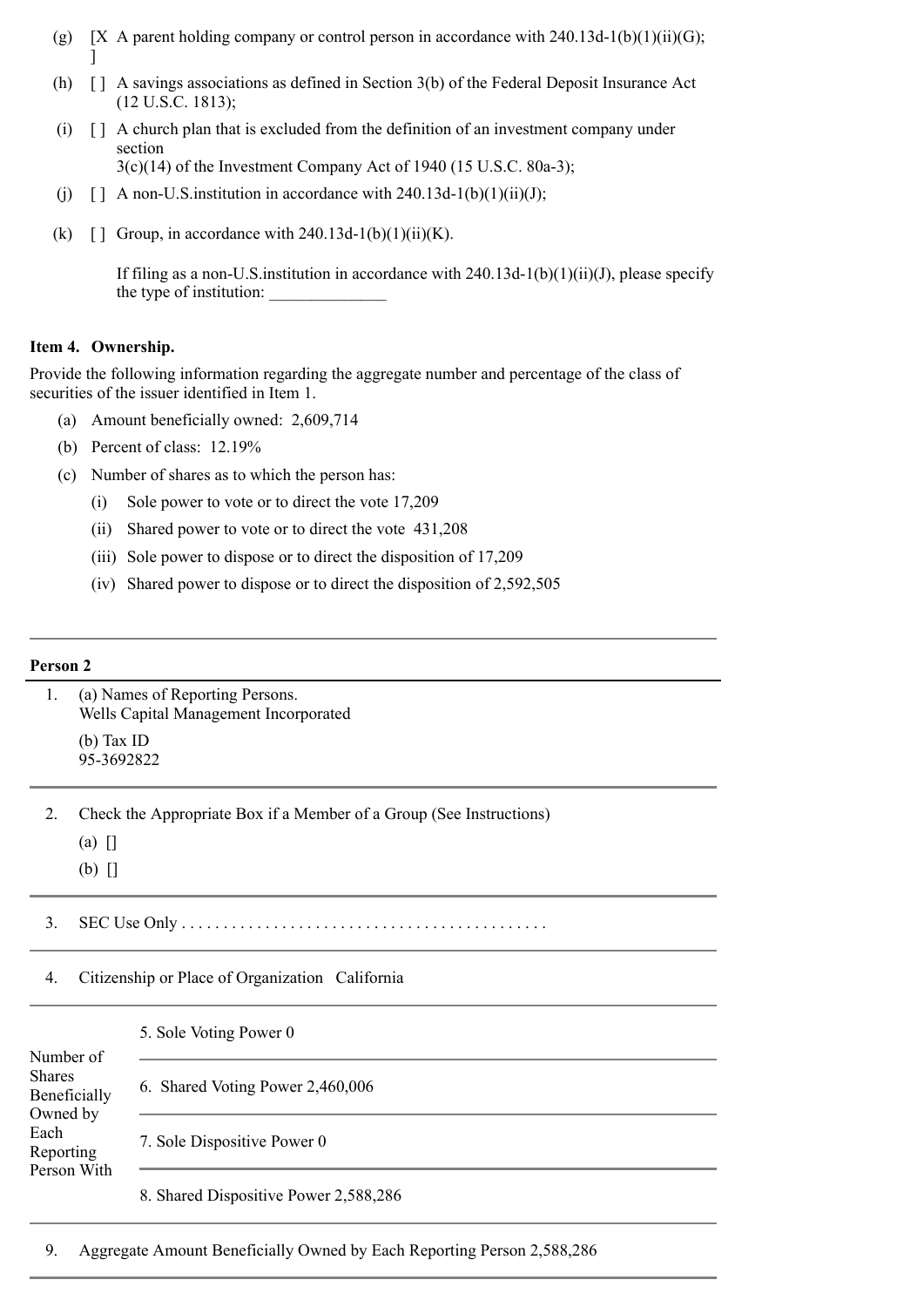- 10. Check if the Aggregate Amount in Row (9) Excludes Certain Shares (See Instructions)
- 11. Percent of Class Represented by Amount in Row (9) 12.09 %
- 12. Type of Reporting Person (See Instructions)

### IA

#### **Item 1.**

- (a) Name of Issuer A H BELO CORP
- (b) Address of Issuer's Principal Executive Offices 1954 COMMERCE STREET, Dallas, TX 75201

#### **Item 2.**

- (a) Name of Person Filing Wells Capital Management Incorporated
- (b) Address of Principal Business Office or, if none, Residence 525 Market St, 10th Floor, San Francisco, CA 94105
- (c) Citizenship California
- (d) Title of Class of Securities COM CL A
- (e) CUSIP Number 001282102

#### **Item 3. If this statement is filed pursuant to 240.13d-1(b) or 240.13d-2(b) or (c), check whether the person filing is a:**

- (a) [ ] Broker or dealer registered under section 15 of the Act (15 U.S.C. 78c)
- (b)  $\Box$  Bank as defined in section 3(a)(6) of the Act (15 U.S.C. 78c).
- (c)  $\lceil \cdot \rceil$  Insurance company as defined in section 3(a)(19) of the Act (15 U.S.C. 78c).
- (d) [ ] Investment company registered under section 8 of the Investment Company Act of 1940 (15 U.S.C 80a-8).
- (e)  $[X \text{ An investment advisor in accordance with } 240.13d-1(b)(1)(ii)(E);$ ]
- (f)  $\lceil \cdot \rceil$  An employee benefit plan or endowment fund in accordance with 240.13d-1(b)(1)(ii)(F);
- (g)  $\lceil$  A parent holding company or control person in accordance with 240.13d-1(b)(1)(ii)(G);
- (h) [ ] A savings associations as defined in Section 3(b) of the Federal Deposit Insurance Act (12 U.S.C. 1813);
- (i) [ ] A church plan that is excluded from the definition of an investment company under section 3(c)(14) of the Investment Company Act of 1940 (15 U.S.C. 80a-3);
- (i)  $\Box$  A non-U.S. institution in accordance with 240.13d-1(b)(1)(ii)(J);
- (k)  $\lceil \cdot \rceil$  Group, in accordance with 240.13d-1(b)(1)(ii)(K).

If filing as a non-U.S. institution in accordance with  $240.13d-1(b)(1)(ii)(J)$ , please specify the type of institution:

#### **Item 4. Ownership.**

Provide the following information regarding the aggregate number and percentage of the class of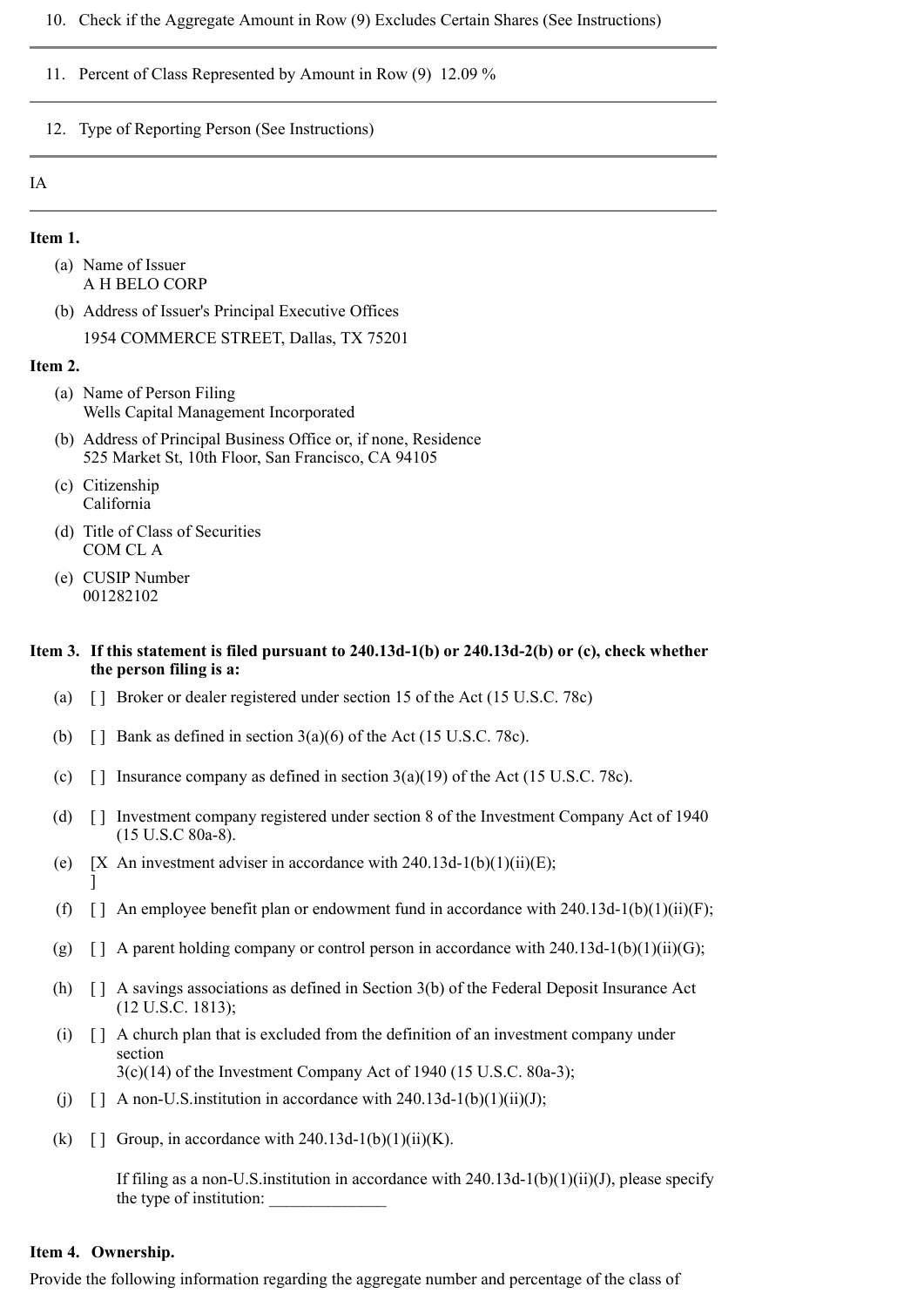securities of the issuer identified in Item 1.

- (a) Amount beneficially owned: 2,588,286
- (b) Percent of class: 12.09%
- (c) Number of shares as to which the person has:
	- (i) Sole power to vote or to direct the vote 0
	- (ii) Shared power to vote or to direct the vote 2,460,006
	- (iii) Sole power to dispose or to direct the disposition of 0
	- (iv) Shared power to dispose or to direct the disposition of 2,588,286

#### **Person 3**

| 1.                                                                                         | (a) Names of Reporting Persons.<br>Wells Fargo Funds Management, LLC |                                                                                     |  |  |
|--------------------------------------------------------------------------------------------|----------------------------------------------------------------------|-------------------------------------------------------------------------------------|--|--|
|                                                                                            | $(b)$ Tax ID<br>94-3382001                                           |                                                                                     |  |  |
| $\overline{2}$ .                                                                           | Check the Appropriate Box if a Member of a Group (See Instructions)  |                                                                                     |  |  |
|                                                                                            | (a)                                                                  |                                                                                     |  |  |
|                                                                                            | $(b)$ []                                                             |                                                                                     |  |  |
| 3.                                                                                         |                                                                      |                                                                                     |  |  |
| 4.                                                                                         | Citizenship or Place of Organization Delaware                        |                                                                                     |  |  |
| Number of<br><b>Shares</b><br>Beneficially<br>Owned by<br>Each<br>Reporting<br>Person With |                                                                      | 5. Sole Voting Power 0                                                              |  |  |
|                                                                                            |                                                                      | 6. Shared Voting Power 2,012,189                                                    |  |  |
|                                                                                            |                                                                      | 7. Sole Dispositive Power 0                                                         |  |  |
|                                                                                            |                                                                      | 8. Shared Dispositive Power 2,012,433                                               |  |  |
| 9.                                                                                         |                                                                      | Aggregate Amount Beneficially Owned by Each Reporting Person 2,012,433              |  |  |
| 10.                                                                                        |                                                                      | Check if the Aggregate Amount in Row (9) Excludes Certain Shares (See Instructions) |  |  |

11. Percent of Class Represented by Amount in Row (9) 9.40 %

12. Type of Reporting Person (See Instructions)

IA

# **Item 1.**

(a) Name of Issuer A H BELO CORP

(b) Address of Issuer's Principal Executive Offices 1954 COMMERCE STREET, Dallas, TX 75201

# **Item 2.**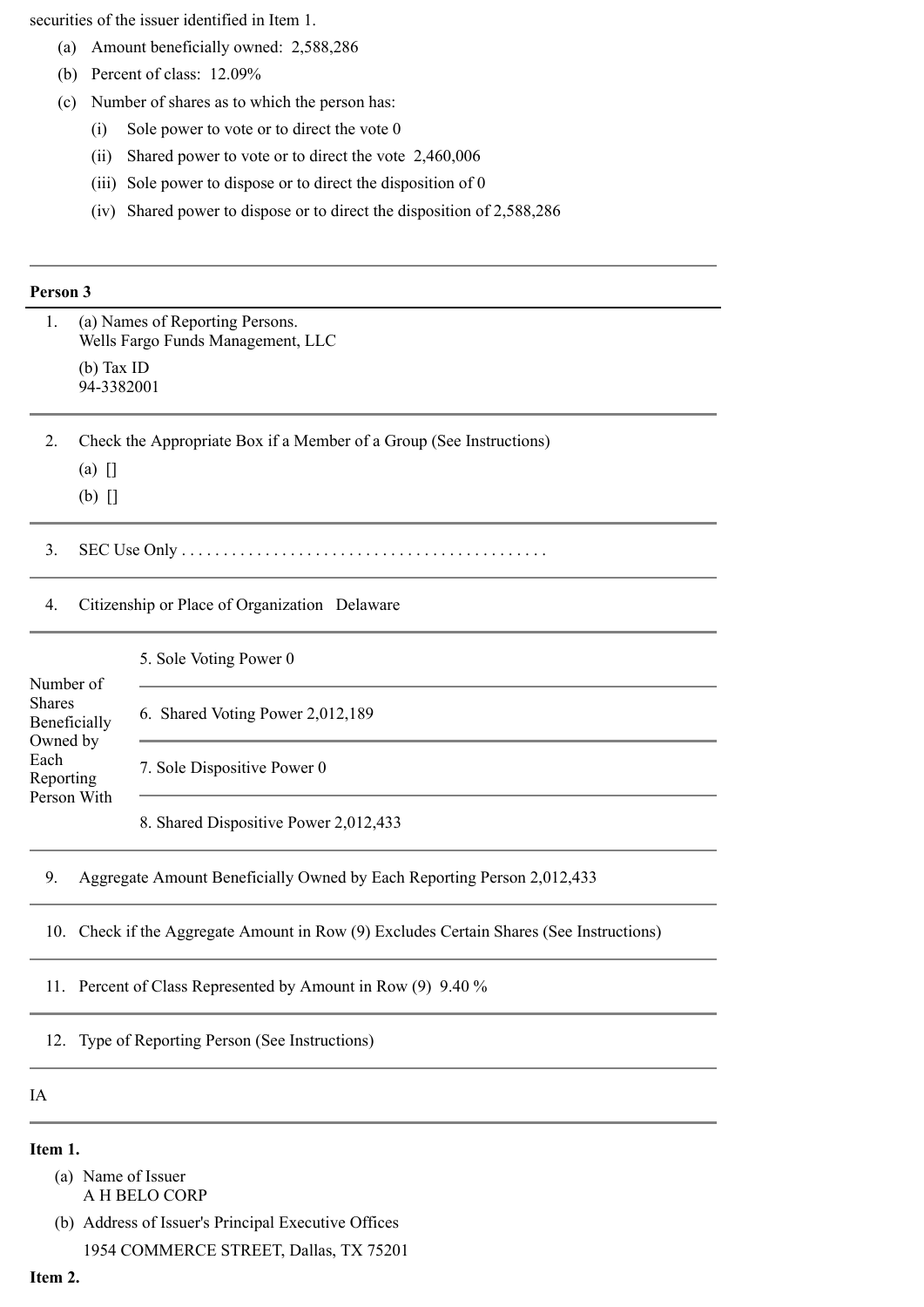- (a) Name of Person Filing Wells Fargo Funds Management, LLC
- (b) Address of Principal Business Office or, if none, Residence 525 Market Street, San Francisco, CA 94105
- (c) Citizenship Delaware
- (d) Title of Class of Securities COM CL A
- (e) CUSIP Number 001282102

# **Item 3. If this statement is filed pursuant to 240.13d-1(b) or 240.13d-2(b) or (c), check whether the person filing is a:**

- (a) [ ] Broker or dealer registered under section 15 of the Act (15 U.S.C. 78c)
- (b)  $\Box$  Bank as defined in section 3(a)(6) of the Act (15 U.S.C. 78c).
- (c)  $\lceil \cdot \rceil$  Insurance company as defined in section 3(a)(19) of the Act (15 U.S.C. 78c).
- (d) [ ] Investment company registered under section 8 of the Investment Company Act of 1940 (15 U.S.C 80a-8).
- (e)  $[X \text{ An investment advisor in accordance with } 240.13d-1(b)(1)(ii)(E);$ ]
- (f)  $\lceil \cdot \rceil$  An employee benefit plan or endowment fund in accordance with 240.13d-1(b)(1)(ii)(F);
- (g)  $\lceil$  | A parent holding company or control person in accordance with 240.13d-1(b)(1)(ii)(G);
- (h) [ ] A savings associations as defined in Section 3(b) of the Federal Deposit Insurance Act (12 U.S.C. 1813);
- (i) [ ] A church plan that is excluded from the definition of an investment company under section 3(c)(14) of the Investment Company Act of 1940 (15 U.S.C. 80a-3);
- (i)  $\lceil$  A non-U.S. institution in accordance with 240.13d-1(b)(1)(ii)(J);
- (k)  $\lceil \cdot \rceil$  Group, in accordance with 240.13d-1(b)(1)(ii)(K).

If filing as a non-U.S. institution in accordance with  $240.13d-1(b)(1)(ii)(J)$ , please specify the type of institution:

# **Item 4. Ownership.**

Provide the following information regarding the aggregate number and percentage of the class of securities of the issuer identified in Item 1.

- (a) Amount beneficially owned: 2,012,433
- (b) Percent of class: 9.40%
- (c) Number of shares as to which the person has:
	- (i) Sole power to vote or to direct the vote 0
	- (ii) Shared power to vote or to direct the vote 2,012,189
	- (iii) Sole power to dispose or to direct the disposition of 0
	- (iv) Shared power to dispose or to direct the disposition of 2,012,433

# **Item 5. Ownership of Five Percent or Less of a Class**

If this statement is being filed to report the fact that as of the date hereof the reporting person has ceased to be the beneficial owner of more than five percent of the class of securities, check the following.[ ].